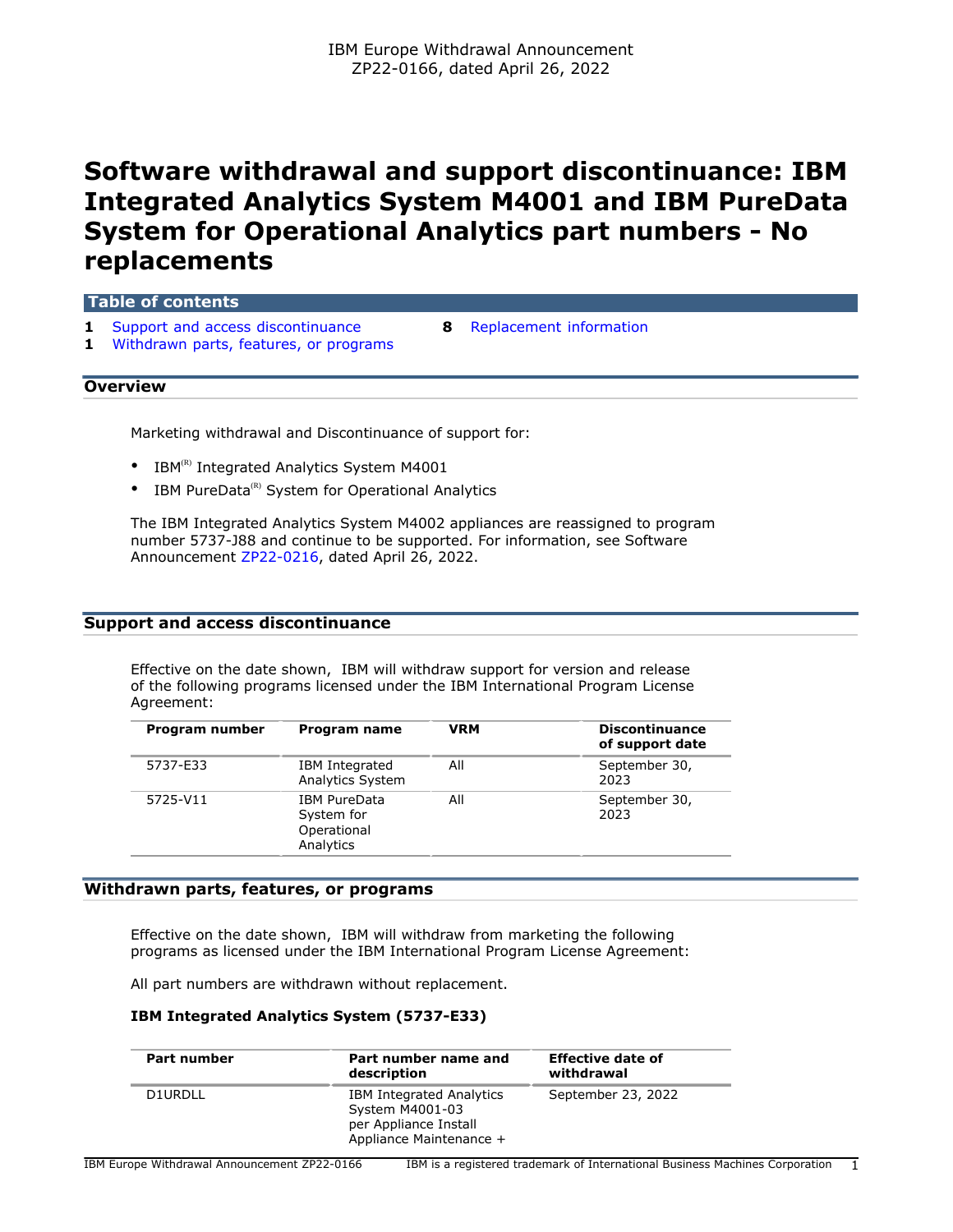| Part number    | Part number name and<br>description                                                                                                                                                                | <b>Effective date of</b><br>withdrawal |
|----------------|----------------------------------------------------------------------------------------------------------------------------------------------------------------------------------------------------|----------------------------------------|
|                | Subscription and Support<br>Reinstatement 12 Months                                                                                                                                                |                                        |
| <b>EONSWLL</b> | <b>IBM Integrated Analytics</b><br>System M4001-03 per<br>Appliance Install Annual<br>Appliance Maintenance +<br>Subscription and Support<br>Renewal 12 Months                                     | September 23, 2022                     |
| D1URLLL        | <b>IBM Integrated Analytics</b><br>System M4001-03 per<br>Appliance Install Initial<br>Appliance Business Critical<br>Service Upgrade 12<br>Months                                                 | September 23, 2022                     |
| E0NT2LL        | <b>IBM Integrated Analytics</b><br>System M4001-03<br>per Appliance Install<br>Subsequent Appliance<br><b>Business Critical Service</b><br>Upgrade 12 Months                                       | September 23, 2022                     |
| <b>D1URKLL</b> | <b>IBM Integrated Analytics</b><br>System M4001-03 per<br>Appliance Install Initial<br>Appliance Hard Drive<br>Retention Service Upgrade<br>12 Months                                              | September 23, 2022                     |
| EONT1LL        | <b>IBM Integrated Analytics</b><br>System M4001-03<br>per Appliance Install<br>Subsequent Appliance<br><b>Hard Drive Retention</b><br>Service Upgrade 12<br>Months                                 | September 23, 2022                     |
| D1URILL        | <b>IBM Integrated Analytics</b><br>System M4001-03 per<br>Appliance Install Initial<br>Appliance Accelerated<br>Value Service Upgrade 12<br>Months                                                 | September 23, 2022                     |
| <b>EONSZLL</b> | <b>IBM Integrated Analytics</b><br>System M4001-03<br>per Appliance Install<br>Subsequent Appliance<br><b>Accelerated Value Service</b><br>Upgrade 12 Months                                       | September 23, 2022                     |
| D1VHRLL        | IBM Analytics - Platform<br><b>Integrated Analytics</b><br>System M4001-03 for<br>System z Appliance Install<br>Appliance Maintenance +<br>Subscription and Support<br>Reinstatement 12 Months     | September 23, 2022                     |
| E0NY5LL        | IBM Analytics - Platform<br><b>Integrated Analytics</b><br>System M4001-03 for<br>System z Appliance<br>Install Annual Appliance<br>Maintenance +<br>Subscription and Support<br>Renewal 12 Months | September 23, 2022                     |
| D1URFLL        | <b>IBM Integrated Analytics</b><br>System M4001-06<br>per Appliance Install<br>Appliance Maintenance +<br>Subscription and Support<br>Reinstatement 12 Months                                      | September 23, 2022                     |
| <b>EONSXLL</b> | <b>IBM Integrated Analytics</b><br>System M4001-06 per                                                                                                                                             | September 23, 2022                     |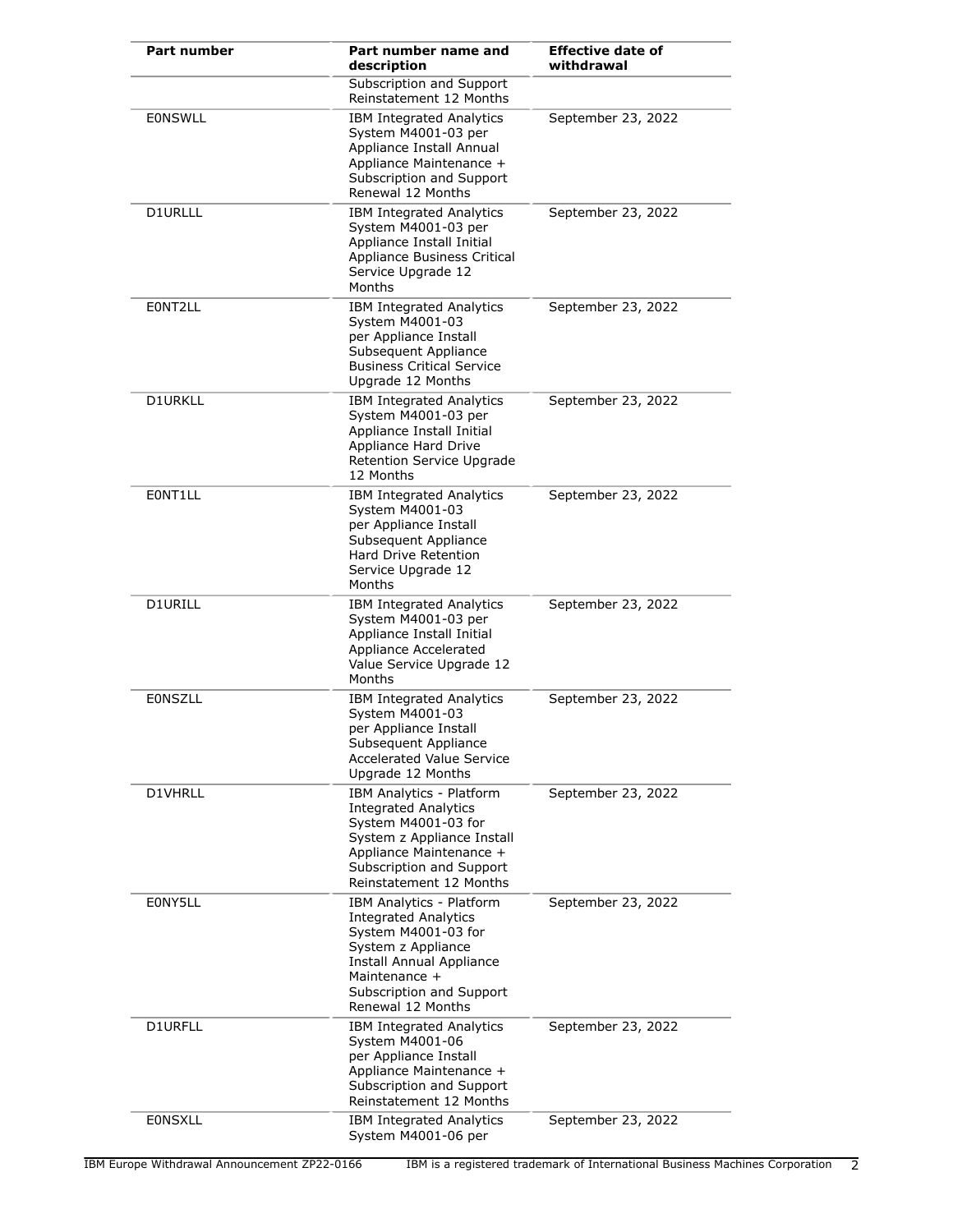| <b>Part number</b> | Part number name and<br>description                                                                                                                                                                | <b>Effective date of</b><br>withdrawal |
|--------------------|----------------------------------------------------------------------------------------------------------------------------------------------------------------------------------------------------|----------------------------------------|
|                    | Appliance Install Annual<br>Appliance Maintenance +<br>Subscription and Support<br>Renewal 12 Months                                                                                               |                                        |
| D1URMLL            | <b>IBM Integrated Analytics</b><br>System M4001-06 per<br>Appliance Install Initial<br>Appliance Business Critical<br>Service Upgrade 12<br>Months                                                 | September 23, 2022                     |
| E0NT3LL            | <b>IBM Integrated Analytics</b><br>System M4001-06<br>per Appliance Install<br>Subsequent Appliance<br><b>Business Critical Service</b><br>Upgrade 12 Months                                       | September 23, 2022                     |
| <b>D1URNLL</b>     | <b>IBM Integrated Analytics</b><br>System M4001-06 per<br>Appliance Install Initial<br>Appliance Hard Drive<br>Retention Service Upgrade<br>12 Months                                              | September 23, 2022                     |
| E0NT4LL            | IBM Integrated Analytics<br>System M4001-06<br>per Appliance Install<br>Subsequent Appliance<br>Hard Drive Retention<br>Service Upgrade 12<br>Months                                               | September 23, 2022                     |
| D1URPLL            | <b>IBM Integrated Analytics</b><br>System M4001-06 per<br>Appliance Install Initial<br>Appliance Accelerated<br>Value Service Upgrade 12<br>Months                                                 | September 23, 2022                     |
| EONT5LL            | <b>IBM Integrated Analytics</b><br>System M4001-06<br>per Appliance Install<br>Subsequent Appliance<br><b>Accelerated Value Service</b><br>Upgrade 12 Months                                       | September 23, 2022                     |
| D1VIBLL            | IBM Analytics - Platform<br><b>Integrated Analytics</b><br>System M4001-06 for<br>System z Appliance Install<br>Appliance Maintenance +<br>Subscription and Support<br>Reinstatement 12 Months     | September 23, 2022                     |
| E0NY7LL            | IBM Analytics - Platform<br><b>Integrated Analytics</b><br>System M4001-06 for<br>System z Appliance<br>Install Annual Appliance<br>Maintenance +<br>Subscription and Support<br>Renewal 12 Months | September 23, 2022                     |
| D1URHLL            | <b>IBM Integrated Analytics</b><br>System M4001-010<br>per Appliance Install<br>Appliance Maintenance +<br>Subscription and Support<br>Reinstatement 12 Months                                     | September 23, 2022                     |
| <b>EONSYLL</b>     | <b>IBM Integrated Analytics</b><br>System M4001-010 per<br>Appliance Install Annual<br>Appliance Maintenance +<br>Subscription and Support<br>Renewal 12 Months                                    | September 23, 2022                     |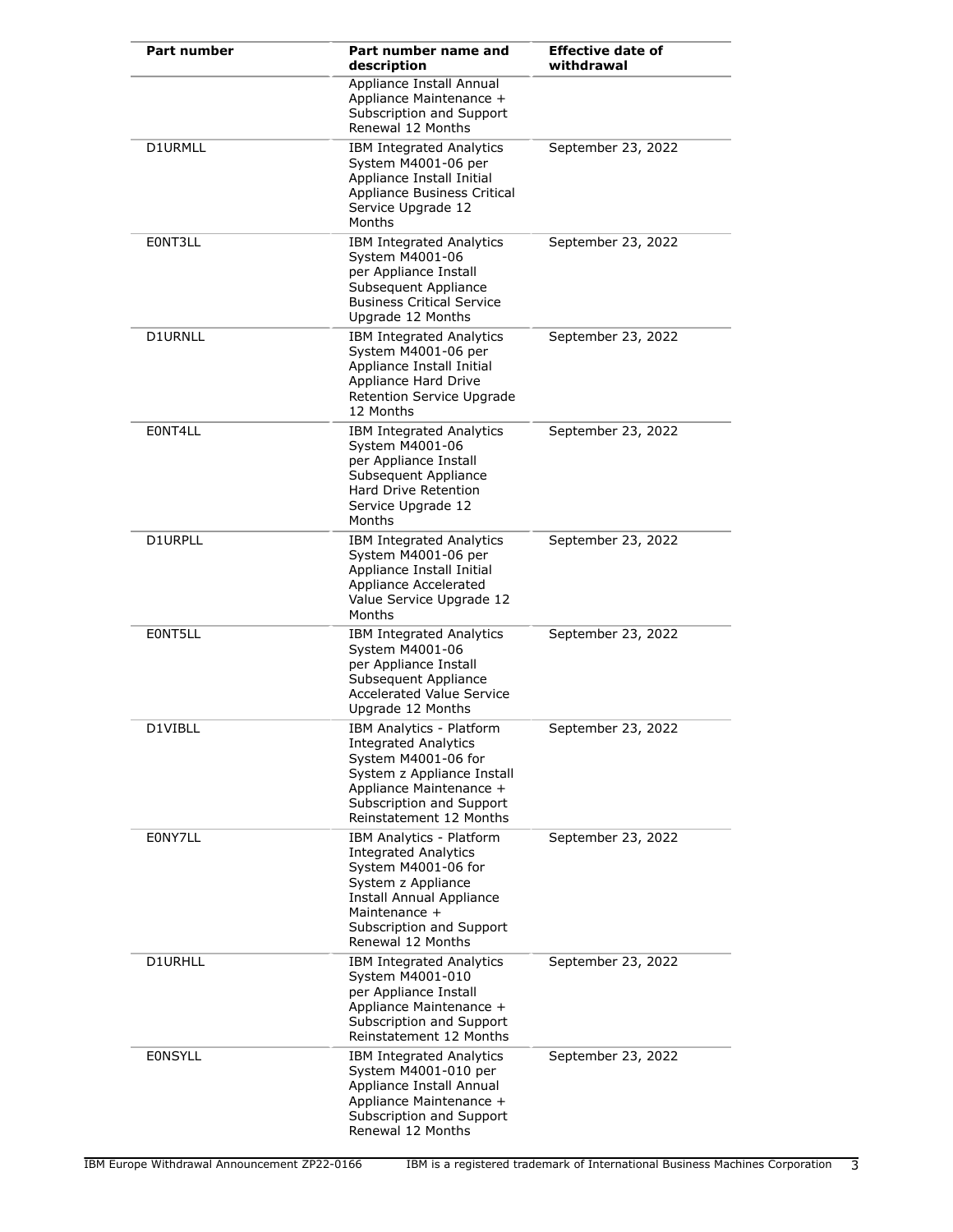| <b>Part number</b> | Part number name and<br>description                                                                                                                                                                        | <b>Effective date of</b><br>withdrawal |
|--------------------|------------------------------------------------------------------------------------------------------------------------------------------------------------------------------------------------------------|----------------------------------------|
| D1URVLL            | <b>IBM Integrated Analytics</b><br>System M4001-010 per<br>Appliance Install Initial<br>Appliance Business Critical<br>Service Upgrade 12<br>Months                                                        | September 23, 2022                     |
| EONT9LL            | <b>IBM Integrated Analytics</b><br>System M4001-010<br>per Appliance Install<br>Subsequent Appliance<br><b>Business Critical Service</b><br>Upgrade 12 Months                                              | September 23, 2022                     |
| D1URZLL            | <b>IBM Integrated Analytics</b><br>System M4001-010 per<br>Appliance Install Initial<br>Appliance Hard Drive<br>Retention Service Upgrade<br>12 Months                                                     | September 23, 2022                     |
| <b>EONTALL</b>     | IBM Integrated Analytics<br>System M4001-010<br>per Appliance Install<br>Subsequent Appliance<br><b>Hard Drive Retention</b><br>Service Upgrade 12<br>Months                                               | September 23, 2022                     |
| D1US0LL            | <b>IBM Integrated Analytics</b><br>System M4001-010 per<br>Appliance Install Initial<br>Appliance Accelerated<br>Value Service Upgrade 12<br>Months                                                        | September 23, 2022                     |
| <b>EONTBLL</b>     | <b>IBM Integrated Analytics</b><br>System M4001-010<br>per Appliance Install<br>Subsequent Appliance<br><b>Accelerated Value Service</b><br>Upgrade 12 Months                                              | September 23, 2022                     |
| D1VIELL            | IBM Analytics - Platform<br><b>Integrated Analytics</b><br>System M4001-010 for<br>System z Appliance Install<br>Appliance Maintenance +<br>Subscription and Support<br>Reinstatement 12 Months            | September 23, 2022                     |
| E0NY9LL            | IBM Analytics - Platform<br><b>Integrated Analytics</b><br>System M4001-010<br>for System z Appliance<br><b>Install Annual Appliance</b><br>Maintenance +<br>Subscription and Support<br>Renewal 12 Months | September 23, 2022                     |

### **IBM PureData System for Operational Analytics (5725-V11)**

| Part number | Part number name and<br>description                                                                                                                         | Effective date of<br>withdrawal |
|-------------|-------------------------------------------------------------------------------------------------------------------------------------------------------------|---------------------------------|
| E0LJ3LL     | IBM PureData System<br>for Operational Analytics<br>A1801-E4 Appliance<br>Install Subsequent<br>Appliance Accelerated<br>Value Service Upgrade 12<br>Months | September 23, 2022              |
| F01 141 L   | IBM PureData System<br>for Operational Analytics<br>A1801-E4 Appliance<br>Install Subsequent                                                                | September 23, 2022              |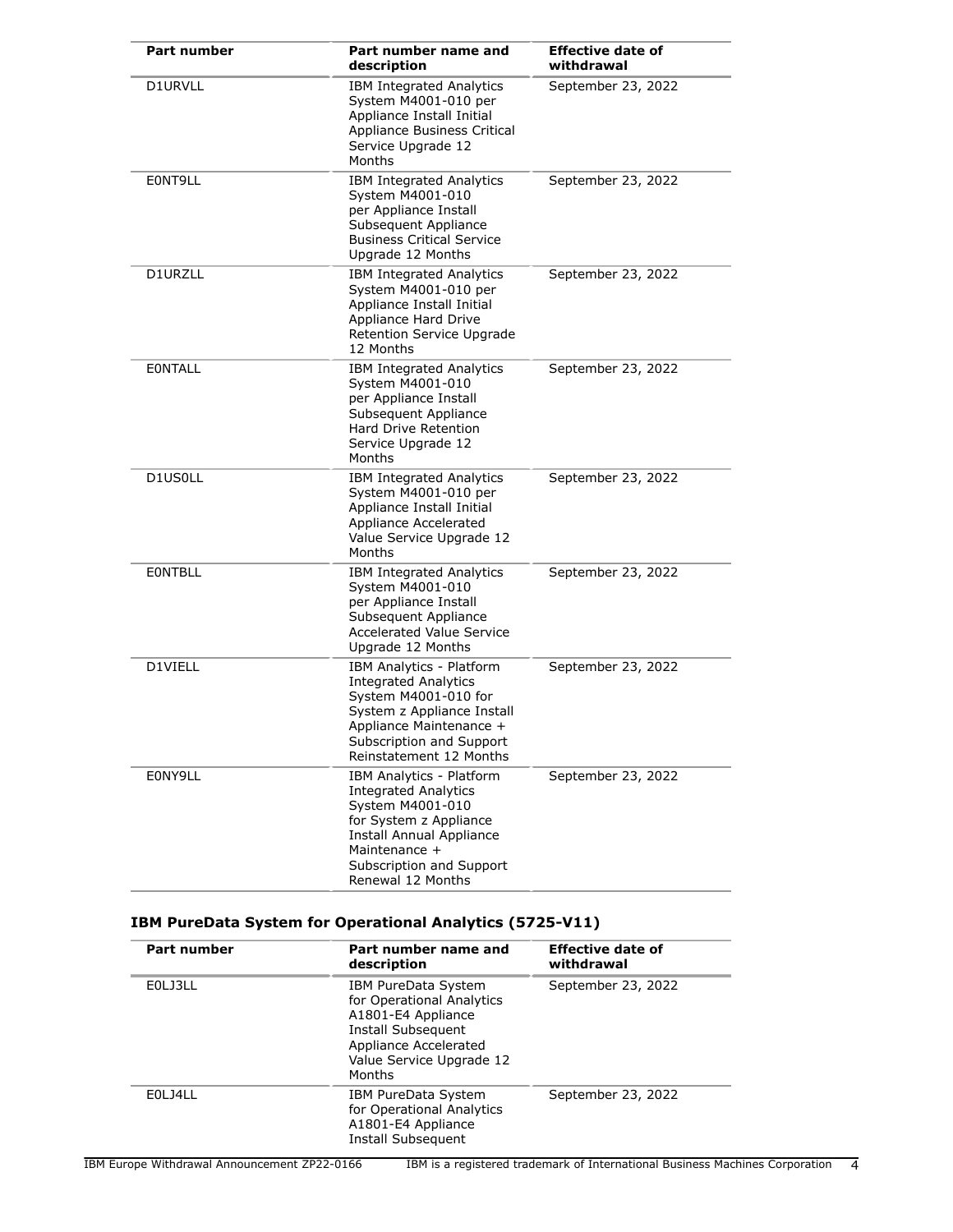| Part number    | Part number name and<br>description                                                                                                                                         | <b>Effective date of</b><br>withdrawal |
|----------------|-----------------------------------------------------------------------------------------------------------------------------------------------------------------------------|----------------------------------------|
|                | Appliance Business Critical<br>Service Upgrade 12<br>Months                                                                                                                 |                                        |
| E0LJ5LL        | IBM PureData System<br>for Operational Analytics<br>A1801-E4 Appliance<br>Install Subsequent<br>Appliance Hard Drive<br><b>Retention Service Upgrade</b><br>12 Months       | September 23, 2022                     |
| E0LJ7LL        | <b>IBM PureData System</b><br>for Operational<br>Analytics A1801-E4<br>Appliance Install Annual<br>Appliance Maintenance +<br>Subscription and Support<br>Renewal 12 Months | September 23, 2022                     |
| <b>EOLIYLL</b> | IBM PureData System<br>for Operational Analytics<br>A1801-E3 Appliance<br>Install Subsequent<br>Appliance Accelerated<br>Value Service Upgrade 12<br>Months                 | September 23, 2022                     |
| <b>EOLIZLL</b> | IBM PureData System<br>for Operational Analytics<br>A1801-E3 Appliance<br>Install Subsequent<br>Appliance Business Critical<br>Service Upgrade 12<br>Months                 | September 23, 2022                     |
| <b>EOLJOLL</b> | IBM PureData System<br>for Operational Analytics<br>A1801-E3 Appliance<br>Install Subsequent<br>Appliance Hard Drive<br>Retention Service Upgrade<br>12 Months              | September 23, 2022                     |
| E0LJ2LL        | IBM PureData System<br>for Operational<br>Analytics A1801-E3<br>Appliance Install Annual<br>Appliance Maintenance +<br>Subscription and Support<br>Renewal 12 Months        | September 23, 2022                     |
| <b>EOLITLL</b> | IBM PureData System<br>for Operational Analytics<br>A1801-E2 Appliance<br>Install Subsequent<br>Appliance Accelerated<br>Value Service Upgrade 12<br>Months                 | September 23, 2022                     |
| <b>EOLIULL</b> | IBM PureData System<br>for Operational Analytics<br>A1801-E2 Appliance<br>Install Subsequent<br>Appliance Business Critical<br>Service Upgrade 12<br>Months                 | September 23, 2022                     |
| <b>EOLIVLL</b> | IBM PureData System<br>for Operational Analytics<br>A1801-E2 Appliance<br>Install Subsequent<br>Appliance Hard Drive<br>Retention Service Upgrade<br>12 Months              | September 23, 2022                     |
| <b>EOLIXLL</b> | IBM PureData System<br>for Operational                                                                                                                                      | September 23, 2022                     |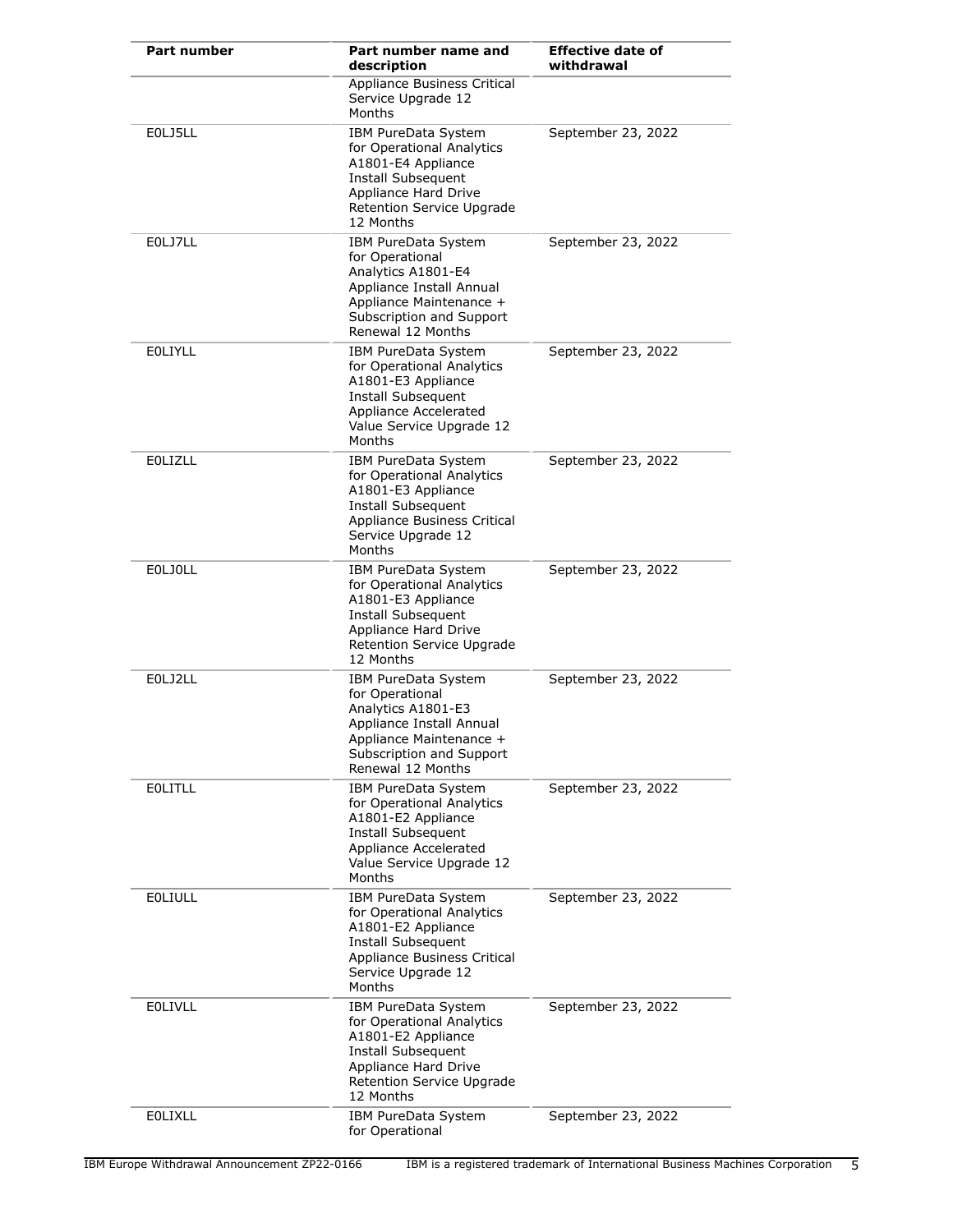| <b>Part number</b> | Part number name and<br>description                                                                                                                                         | <b>Effective date of</b><br>withdrawal |
|--------------------|-----------------------------------------------------------------------------------------------------------------------------------------------------------------------------|----------------------------------------|
|                    | Analytics A1801-E2<br>Appliance Install Annual<br>Appliance Maintenance +<br>Subscription and Support<br>Renewal 12 Months                                                  |                                        |
| <b>EOLIPLL</b>     | IBM PureData System<br>for Operational Analytics<br>A1801-E1 Appliance<br>Install Subsequent<br>Appliance Accelerated<br>Value Service Upgrade 12<br>Months                 | September 23, 2022                     |
| <b>EOLIQLL</b>     | IBM PureData System<br>for Operational Analytics<br>A1801-E1 Appliance<br>Install Subsequent<br>Appliance Business Critical<br>Service Upgrade 12<br>Months                 | September 23, 2022                     |
| <b>EOLINLL</b>     | IBM PureData System<br>for Operational Analytics<br>A1801-E1 Appliance<br>Install Subsequent<br>Appliance Hard Drive<br>Retention Service Upgrade<br>12 Months              | September 23, 2022                     |
| <b>EOLISLL</b>     | <b>IBM PureData System</b><br>for Operational<br>Analytics A1801-E1<br>Appliance Install Annual<br>Appliance Maintenance +<br>Subscription and Support<br>Renewal 12 Months | September 23, 2022                     |
| <b>EOLIILL</b>     | IBM PureData System<br>for Operational Analytics<br>A1801-A2X Appliance<br>Install Subsequent<br>Appliance Accelerated<br>Value Service Upgrade 12<br>Months                | September 23, 2022                     |
| EOLIJLL            | IBM PureData System<br>for Operational Analytics<br>A1801-A2X Appliance<br>Install Subsequent<br>Appliance Business Critical<br>Service Upgrade 12<br>Months                | September 23, 2022                     |
| <b>EOLIKLL</b>     | IBM PureData System<br>for Operational Analytics<br>A1801-A2X Appliance<br>Install Subsequent<br>Appliance Hard Drive<br>Retention Service Upgrade<br>12 Months             | September 23, 2022                     |
| <b>EOLIMLL</b>     | IBM PureData System<br>for Operational<br>Analytics A1801-A2X<br>Appliance Install Annual<br>Appliance Maintenance +<br>Subscription and Support<br>Renewal 12 Months       | September 23, 2022                     |
| <b>EOLIDLL</b>     | IBM PureData System<br>for Operational Analytics<br>A1801-05 Appliance<br>Install Subsequent<br>Appliance Accelerated<br>Value Service Upgrade 12<br>Months                 | September 23, 2022                     |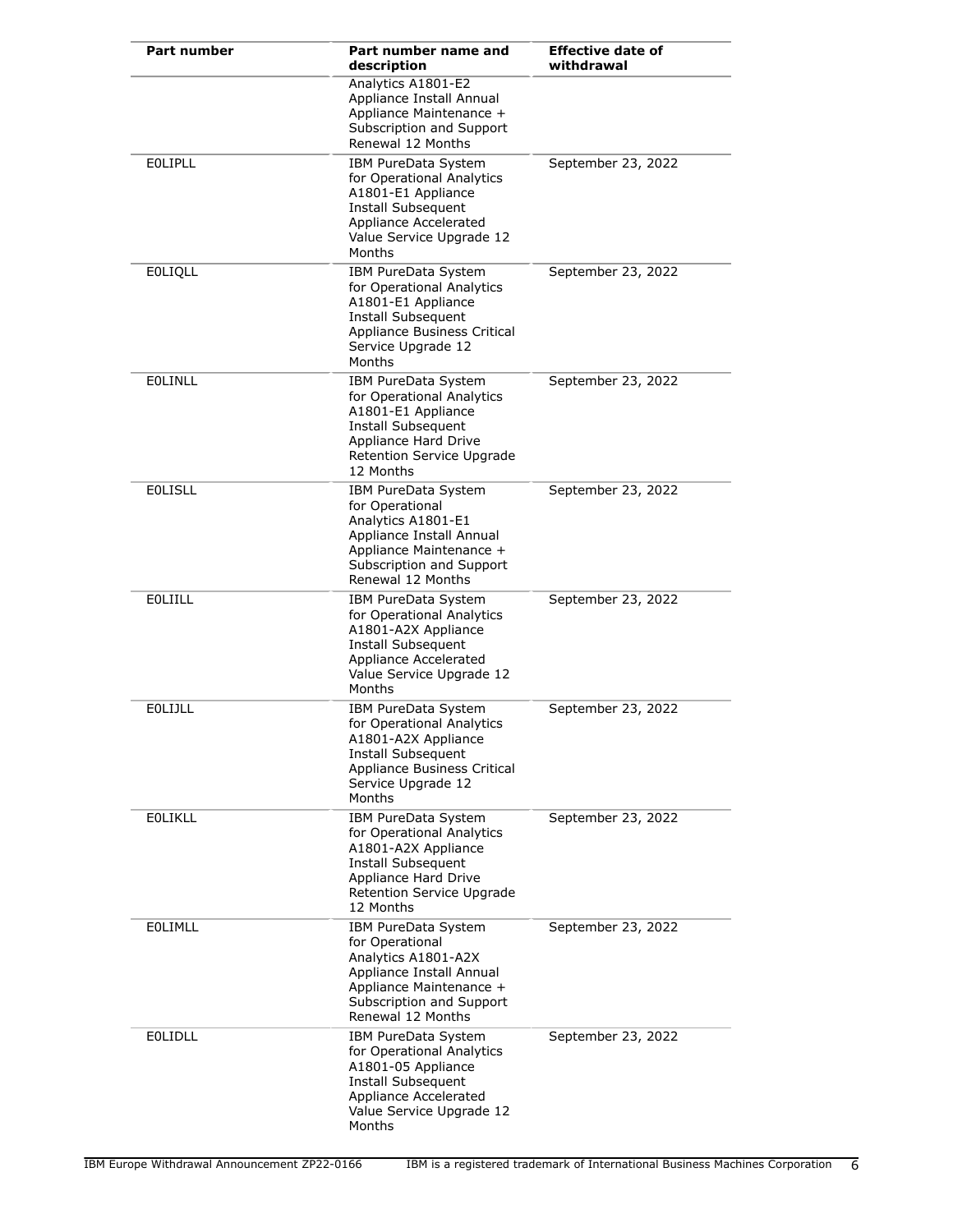| <b>Part number</b> | Part number name and<br>description                                                                                                                                  | <b>Effective date of</b><br>withdrawal |
|--------------------|----------------------------------------------------------------------------------------------------------------------------------------------------------------------|----------------------------------------|
| <b>EOLIELL</b>     | IBM PureData System<br>for Operational Analytics<br>A1801-05 Appliance<br><b>Install Subsequent</b><br>Appliance Business Critical<br>Service Upgrade 12<br>Months   | September 23, 2022                     |
| <b>EOLIFLL</b>     | IBM PureData System<br>for Operational Analytics<br>A1801-05 Appliance<br>Install Subsequent<br>Appliance Hard Drive<br>Retention Service Upgrade<br>12 Months       | September 23, 2022                     |
| <b>EOLIHLL</b>     | IBM PureData System<br>for Operational<br>Analytics A1801-05<br>Appliance Install Annual<br>Appliance Maintenance +<br>Subscription and Support<br>Renewal 12 Months | September 23, 2022                     |
| EOLI8LL            | IBM PureData System<br>for Operational Analytics<br>A1801-04 per Appliance<br>Install Subsequent<br>Appliance Accelerated<br>Value Service Upgrade                   | September 23, 2022                     |
| EOLI9LL            | IBM PureData System<br>for Operational Analytics<br>A1801-04 per Appliance<br>Install Subsequent<br>Appliance Business Critical<br>Service Upgrade                   | September 23, 2022                     |
| <b>EOLIALL</b>     | IBM PureData System<br>for Operational Analytics<br>A1801-04 per Appliance<br>Install Subsequent<br>Appliance Hard Drive<br>Retention Service Upgrade                | September 23, 2022                     |
| <b>EOLICLL</b>     | IBM PureData System<br>for Operational<br>Analytics A1801-04<br>Appliance Install Annual<br>Appliance Maintenance +<br>Subscription and Support<br>Renewal           | September 23, 2022                     |
| EOLI3LL            | IBM PureData System<br>for Operational Analytics<br>A1801-03 Appliance<br>Install Subsequent<br>Appliance Accelerated<br>Value Service Upgrade 12<br>Months          | September 23, 2022                     |
| E0LI4LL            | IBM PureData System<br>for Operational Analytics<br>A1801-03 Appliance<br>Install Subsequent<br>Appliance Business Critical<br>Service Upgrade 12<br>Months          | September 23, 2022                     |
| EOLI5LL            | IBM PureData System<br>for Operational Analytics<br>A1801-03 Appliance<br>Install Subsequent<br>Appliance Hard Drive<br>Retention Service Upgrade<br>12 Months       | September 23, 2022                     |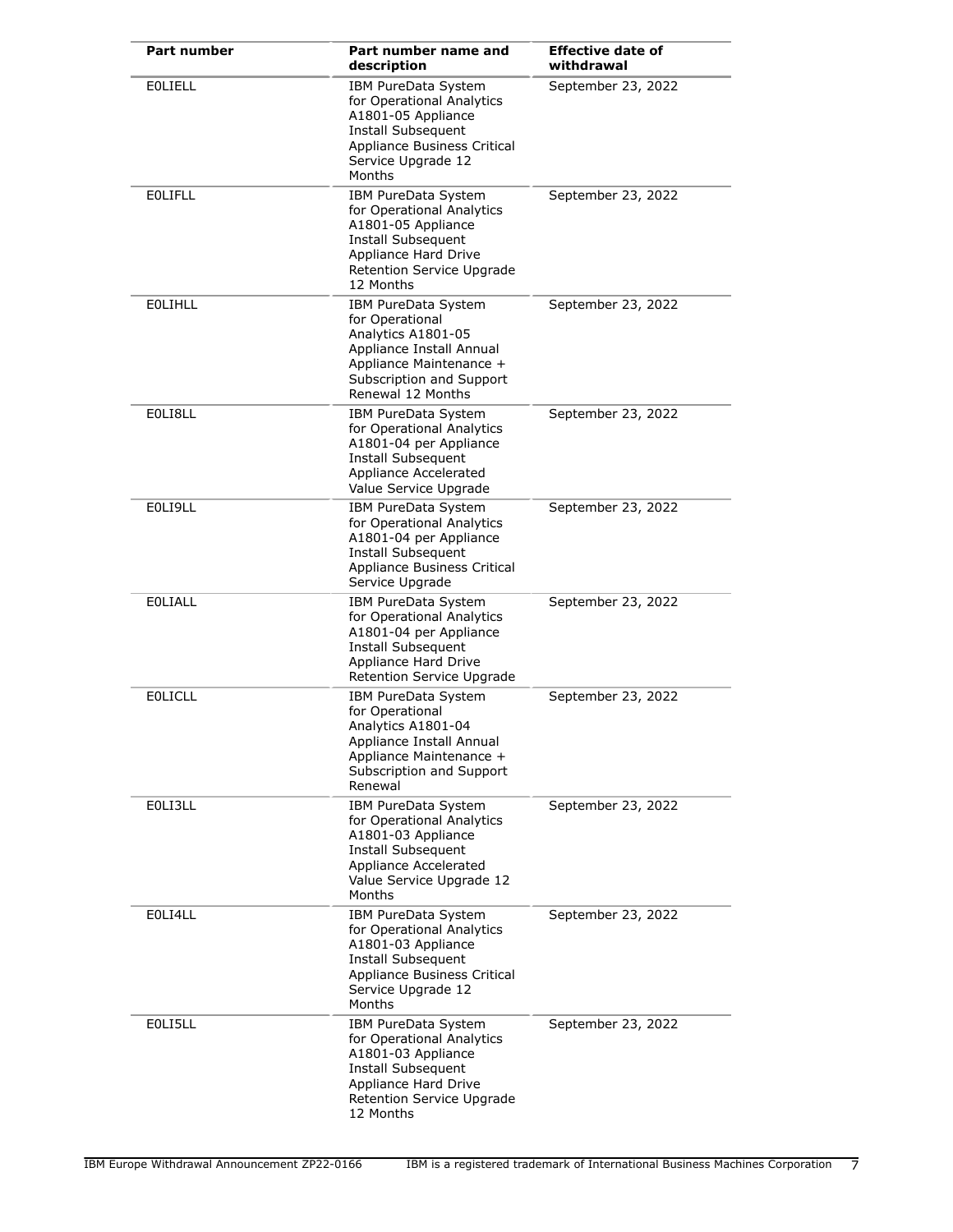| <b>Part number</b> | Part number name and<br>description                                                                                                                                       | <b>Effective date of</b><br>withdrawal |
|--------------------|---------------------------------------------------------------------------------------------------------------------------------------------------------------------------|----------------------------------------|
| EOLI7LL            | IBM PureData System<br>for Operational<br>Analytics A1801-03<br>Appliance Install Annual<br>Appliance Maintenance +<br>Subscription and Support<br>Renewal 12 Months      | September 23, 2022                     |
| <b>EOLHYLL</b>     | IBM PureData System<br>for Operational Analytics<br>A1801-02 per Appliance<br>Install Subsequent<br>Appliance Accelerated<br>Value Service Upgrade 12<br>Months           | September 23, 2022                     |
| <b>EOLHZLL</b>     | IBM PureData System<br>for Operational Analytics<br>A1801-02 per Appliance<br>Install Subsequent<br>Appliance Business Critical<br>Service Upgrade 12<br>Months           | September 23, 2022                     |
| <b>EOLIOLL</b>     | IBM PureData System<br>for Operational Analytics<br>A1801-02 FTL per<br>Appliance Install<br>Subsequent Appliance<br>Hard Drive Retention<br>Service Upgrade 12<br>Months | September 23, 2022                     |
| D1GABLL            | IBM PureData System<br>for Operational<br>Analytics A1801-02<br>Appliance Install<br>Appliance Maintenance +<br>Subscription and Support<br>Reinstatement 12 Months       | September 23, 2022                     |
| <b>EOLHTLL</b>     | IBM PureData System<br>for Operational Analytics<br>A1801-01 per Appliance<br><b>Install Subsequent</b><br>Appliance Accelerated<br>Value Service Upgrade                 | September 23, 2022                     |
| <b>EOLHULL</b>     | IBM PureData System<br>for Operational Analytics<br>A1801-01 Appliance<br>Install Subsequent<br>Appliance Business Critical<br>Service Upgrade 12<br>Months               | September 23, 2022                     |
| <b>EOLHVLL</b>     | IBM PureData System<br>for Operational Analytics<br>A1801-01 Appliance<br>Install Subsequent<br>Appliance Hard Drive<br>Retention Service Upgrade<br>12 Months            | September 23, 2022                     |
| <b>EOLHXLL</b>     | IBM PureData System<br>for Operational<br>Analytics A1801-01<br>Appliance Install Annual<br>Appliance Maintenance +<br>Subscription and Support<br>Renewal 12 Months      | September 23, 2022                     |

## <span id="page-7-0"></span>**Replacement information**